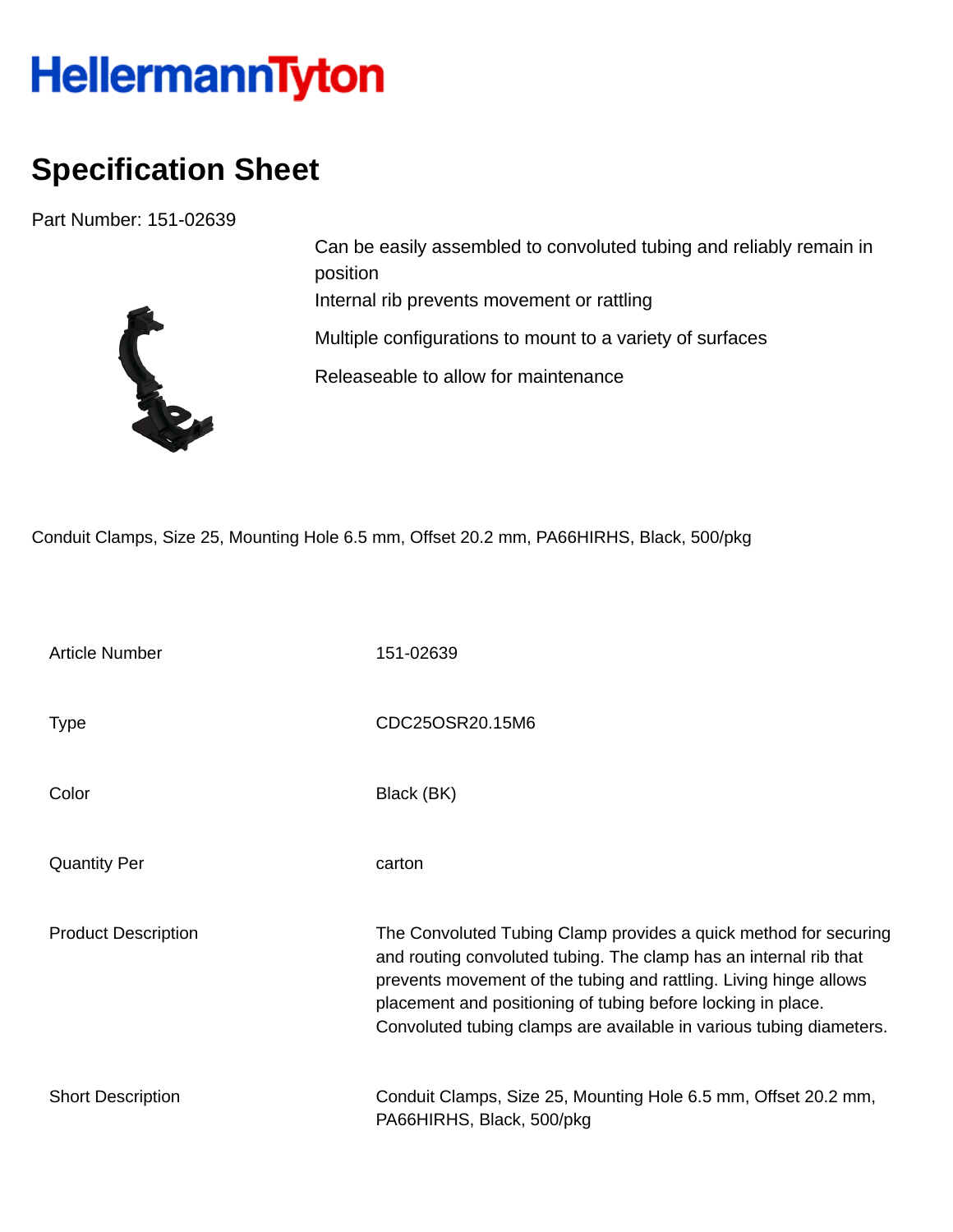| Length L (Imperial)                   | 2.84      |
|---------------------------------------|-----------|
| Length L (Metric)                     | 72.1      |
| Offset Length (Imperial)              | 0.8       |
| <b>Offset Length (Metric)</b>         | 20.2      |
| <b>Fixation Method</b>                | screwable |
| Width W (Imperial)                    | 1.8       |
| Width W (Metric)                      | 45        |
| <b>Bundle Diameter Max (Imperial)</b> | 0.98      |
| <b>Bundle Diameter Max (Metric)</b>   | 25.0      |
| Height H (Imperial)                   | 3.13      |
| Height H (Metric)                     | 79.6      |
| Diameter D (Imperial)                 | 1.06      |
| Diameter D (Metric)                   | 27.0      |
| Mounting Hole Diameter D (Imperial)   | 0.26      |
| Mounting Hole Diameter D (Metric)     | $6.5$ mm  |